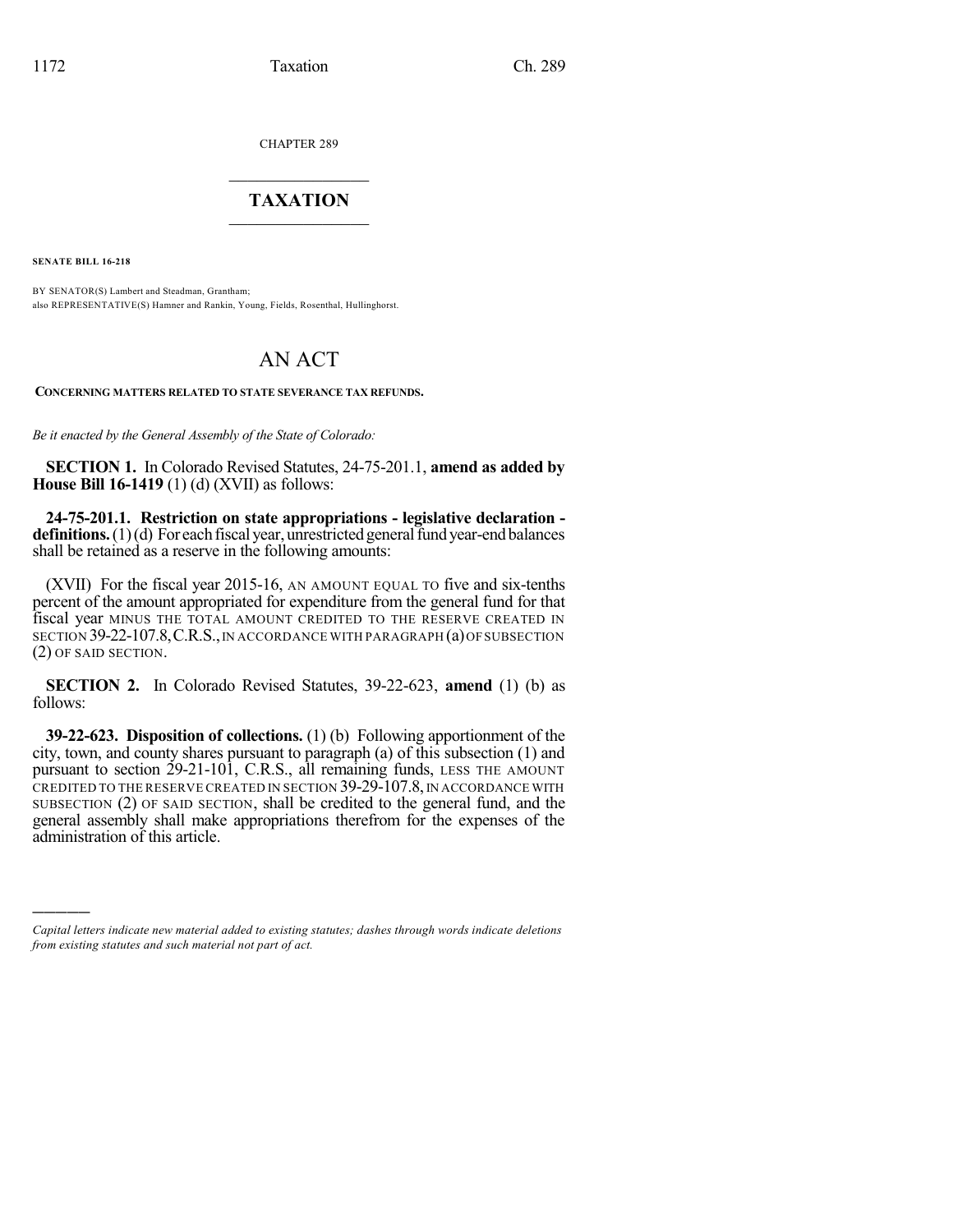## **SECTION 3.** In Colorado Revised Statutes, **add** 39-29-107.8 as follows:

**39-29-107.8. Refunds.** (1) PRIOR TO THE ALLOCATION IN SECTION 39-29-108, THE STATE TREASURER SHALL SET ASIDE AND MAINTAIN ALL REVENUE FROM THE TAX IMPOSED PURSUANT TO THIS ARTICLE IN A RESERVE THAT IS AVAILABLE FOR THE PAYMENT OF REFUNDS RELATED TO THE TAX IN ACCORDANCE WITH SECTION 39-21-108. AT THE END OF EACH MONTH, ANY MONEYS IN THE RESERVE THAT ARE NOT REQUIRED FOR A REFUND ARE THE TOTAL GROSS RECEIPTS REALIZED THAT ARE AVAILABLE FOR ALLOCATION UNDER SECTION 39-29-108.

(2) (a) PRIOR TO JULY 1, 2016, IF THE AMOUNT IN THE RESERVE IS LESS THAN THE AMOUNT OF REFUNDS THAT ARE REQUIRED TO BE MADE FROM THE RESERVE, THEN THE STATE TREASURER SHALL CREDIT TO THE RESERVE FROM THE PROCEEDS OF THE MONEY COLLECTED UNDER ARTICLE 22 OF THIS TITLE AN AMOUNT EQUAL TO THE DEFICIT.

(b) ON OR AFTER JULY 1, 2016, BUT PRIOR TO JULY 1, 2017, THE STATE TREASURER SHALL CREDIT TO THE RESERVE FROM THE PROCEEDS OF THE MONEY COLLECTED UNDER ARTICLE 22 OF THIS TITLE, AN AMOUNT EQUAL TO THE AMOUNT BY WHICH THE REFUNDS FOR THE TAX IMPOSED PURSUANT TO THIS ARTICLE THAT ARE MADE FOR A MONTH EXCEED FIFTEEN PERCENT OF THE GROSS SEVERANCE TAX REVENUES FOR THE SAME MONTH.

(3) THE STATE TREASURER SHALL CREDIT MONEY TO THE RESERVE IN ACCORDANCE WITH SUBSECTION  $(2)$  OF THIS SECTION ON A MONTHLY BASIS. IF THERE IS INSUFFICIENTREVENUE AVAILABLE TO BE CREDITED,THE STATE CONTROLLER MAY AUTHORIZE AN ADVANCE UNDER SECTION 24-75-203 (2), C.R.S., TO THE RESERVE TO BE USED FOR THE REFUNDS.THERE IS NO LIMIT ON THE AMOUNT OF AN ADVANCE THAT THE STATE CONTROLLER MAY MAKE FOR THIS PURPOSE.

**SECTION 4.** In Colorado Revised Statutes, 39-29-108, **amend** (2) (a) (II) as follows:

**39-29-108. Allocation of severance tax revenues - definitions - repeal.** (2) (a) (II) This paragraph (a) is repealed, effective  $\frac{1}{2}$  July 1, 2017.

**SECTION 5.** In Colorado Revised Statutes, 39-29-109, **add** (2) (a) (XVII) as follows:

**39-29-109. Severance tax trustfund - created - administration - distribution of moneys - repeal.** (2) State severance tax receipts shall be credited to the severance tax trust fund as provided in section 39-29-108. Except as otherwise set forth in section 39-29-109.5, all income derived fromthe deposit and investment of the moneys in the fund shall be credited to the fund. At the end of any fiscal year, all unexpended and unencumbered moneysin the fund remain therein and shall not be credited or transferred to the general fund or any other fund. All moneys in the fund are subject to appropriation by the general assembly for the following purposes:

(a) **The severance tax perpetual base fund.** (XVII) NOTWITHSTANDING ANY PROVISION OF THIS PARAGRAPH (a) TO THE CONTRARY, AN AMOUNT EQUAL TO